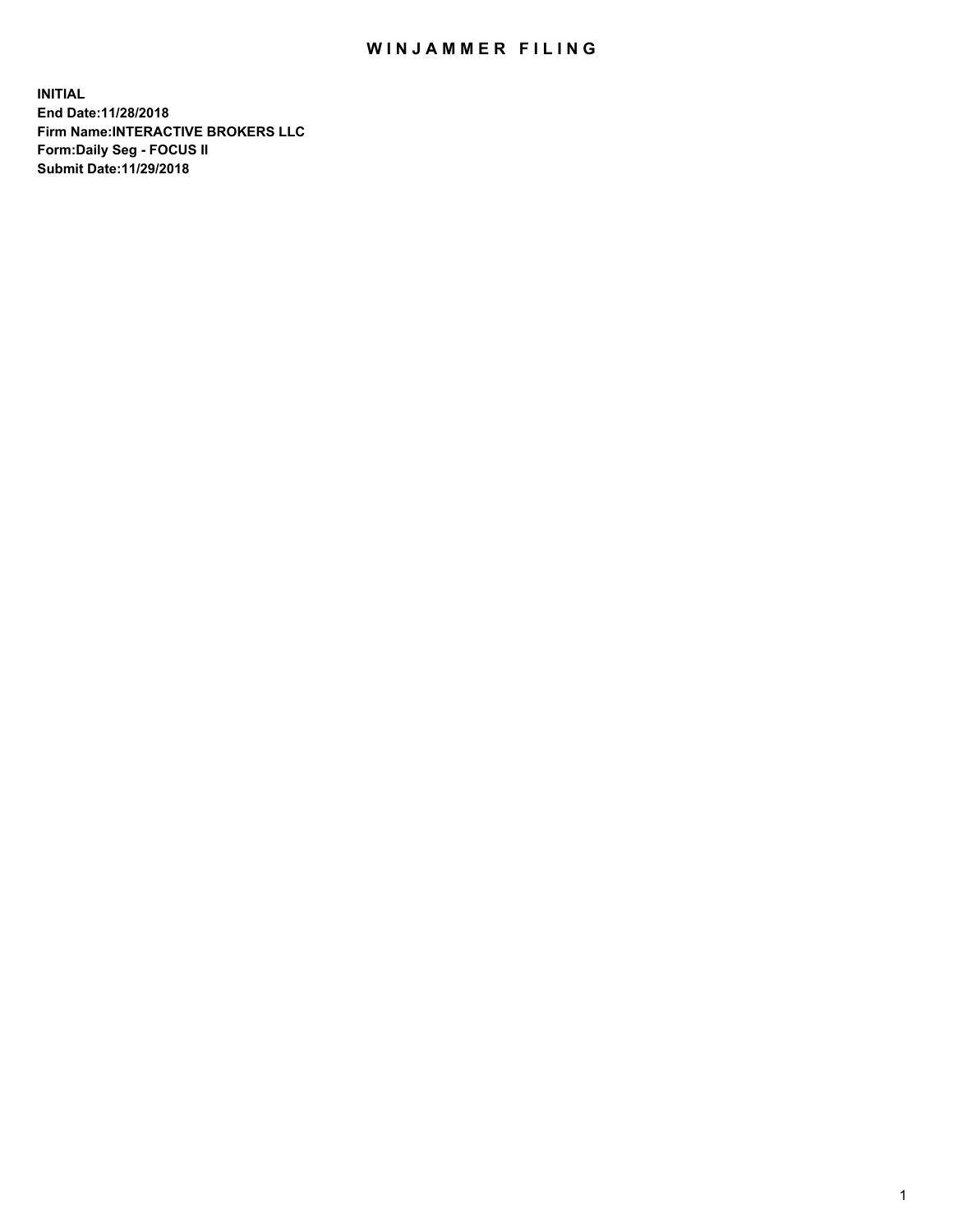**INITIAL End Date:11/28/2018 Firm Name:INTERACTIVE BROKERS LLC Form:Daily Seg - FOCUS II Submit Date:11/29/2018 Daily Segregation - Cover Page**

| Name of Company                                                                                                                                                                                                                                                                                                                | <b>INTERACTIVE BROKERS LLC</b>                                                                  |
|--------------------------------------------------------------------------------------------------------------------------------------------------------------------------------------------------------------------------------------------------------------------------------------------------------------------------------|-------------------------------------------------------------------------------------------------|
| <b>Contact Name</b>                                                                                                                                                                                                                                                                                                            | James Menicucci                                                                                 |
| <b>Contact Phone Number</b>                                                                                                                                                                                                                                                                                                    | 203-618-8085                                                                                    |
| <b>Contact Email Address</b>                                                                                                                                                                                                                                                                                                   | jmenicucci@interactivebrokers.c<br>om                                                           |
| FCM's Customer Segregated Funds Residual Interest Target (choose one):<br>a. Minimum dollar amount: ; or<br>b. Minimum percentage of customer segregated funds required:%; or<br>c. Dollar amount range between: and; or<br>d. Percentage range of customer segregated funds required between:% and%.                          | $\overline{\mathbf{0}}$<br>$\overline{\mathbf{0}}$<br>155,000,000 245,000,000<br>0 <sub>0</sub> |
| FCM's Customer Secured Amount Funds Residual Interest Target (choose one):<br>a. Minimum dollar amount: ; or<br>b. Minimum percentage of customer secured funds required:% ; or<br>c. Dollar amount range between: and; or<br>d. Percentage range of customer secured funds required between:% and%.                           | $\overline{\mathbf{0}}$<br>$\overline{\mathbf{0}}$<br>80,000,000 120,000,000<br>0 <sub>0</sub>  |
| FCM's Cleared Swaps Customer Collateral Residual Interest Target (choose one):<br>a. Minimum dollar amount: ; or<br>b. Minimum percentage of cleared swaps customer collateral required:% ; or<br>c. Dollar amount range between: and; or<br>d. Percentage range of cleared swaps customer collateral required between:% and%. | $\overline{\mathbf{0}}$<br>$\underline{\mathbf{0}}$<br>0 <sub>0</sub><br>0 <sub>0</sub>         |

Attach supporting documents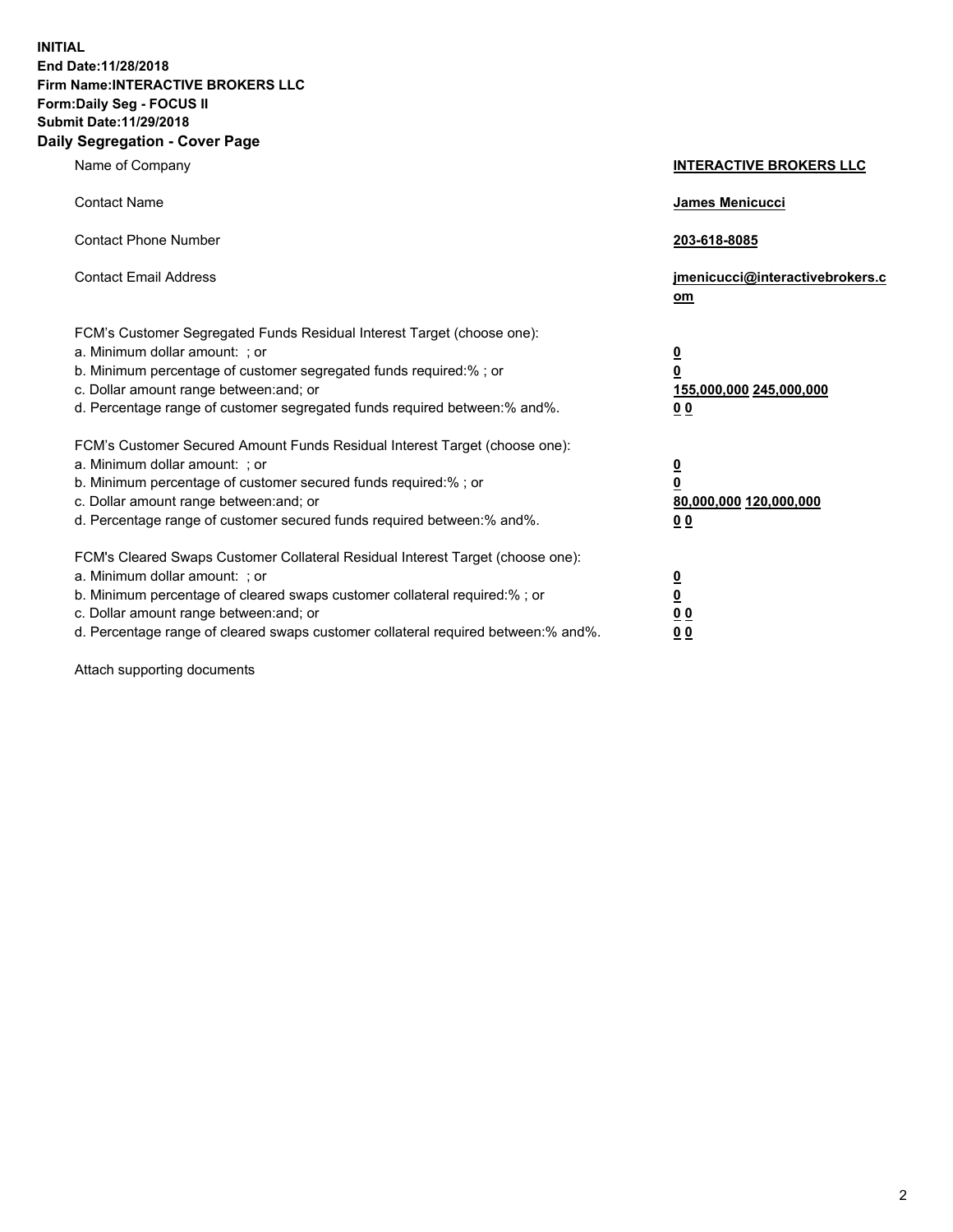## **INITIAL End Date:11/28/2018 Firm Name:INTERACTIVE BROKERS LLC Form:Daily Seg - FOCUS II Submit Date:11/29/2018 Daily Segregation - Secured Amounts**

|     | Dany Segregation - Secured Amounts                                                          |                                   |
|-----|---------------------------------------------------------------------------------------------|-----------------------------------|
|     | Foreign Futures and Foreign Options Secured Amounts                                         |                                   |
|     | Amount required to be set aside pursuant to law, rule or regulation of a foreign            | $0$ [7305]                        |
|     | government or a rule of a self-regulatory organization authorized thereunder                |                                   |
| 1.  | Net ledger balance - Foreign Futures and Foreign Option Trading - All Customers             |                                   |
|     | A. Cash                                                                                     | 478,928,876 [7315]                |
|     | B. Securities (at market)                                                                   | $0$ [7317]                        |
| 2.  | Net unrealized profit (loss) in open futures contracts traded on a foreign board of trade   | -26,048,084 [7325]                |
| 3.  | Exchange traded options                                                                     |                                   |
|     | a. Market value of open option contracts purchased on a foreign board of trade              | 63,925 [7335]                     |
|     | b. Market value of open contracts granted (sold) on a foreign board of trade                | 127,745 [7337]                    |
| 4.  | Net equity (deficit) (add lines 1. 2. and 3.)                                               | 452,816,972 [7345]                |
| 5.  | Account liquidating to a deficit and account with a debit balances - gross amount           | $6,143$ [7351]                    |
|     | Less: amount offset by customer owned securities                                            | 0 [7352] 6,143 [7354]             |
| 6.  | Amount required to be set aside as the secured amount - Net Liquidating Equity              | 452,823,115 [7355]                |
|     | Method (add lines 4 and 5)                                                                  |                                   |
| 7.  | Greater of amount required to be set aside pursuant to foreign jurisdiction (above) or line | 452,823,115 [7360]                |
|     | 6.                                                                                          |                                   |
|     | FUNDS DEPOSITED IN SEPARATE REGULATION 30.7 ACCOUNTS                                        |                                   |
| 1.  | Cash in banks                                                                               |                                   |
|     | A. Banks located in the United States                                                       | 81,528,180 [7500]                 |
|     | B. Other banks qualified under Regulation 30.7                                              | 0 [7520] 81,528,180 [7530]        |
| 2.  | <b>Securities</b>                                                                           |                                   |
|     | A. In safekeeping with banks located in the United States                                   | 398,359,198 [7540]                |
|     | B. In safekeeping with other banks qualified under Regulation 30.7                          | 0 [7560] 398,359,198 [7570]       |
| 3.  | Equities with registered futures commission merchants                                       |                                   |
|     | A. Cash                                                                                     | $0$ [7580]                        |
|     | <b>B.</b> Securities                                                                        | $0$ [7590]                        |
|     | C. Unrealized gain (loss) on open futures contracts                                         | $0$ [7600]                        |
|     | D. Value of long option contracts                                                           | $0$ [7610]                        |
|     | E. Value of short option contracts                                                          | 0 [7615] 0 [7620]                 |
| 4.  | Amounts held by clearing organizations of foreign boards of trade                           |                                   |
|     | A. Cash                                                                                     | $0$ [7640]                        |
|     | <b>B.</b> Securities                                                                        | $0$ [7650]                        |
|     | C. Amount due to (from) clearing organization - daily variation                             | $0$ [7660]                        |
|     | D. Value of long option contracts                                                           | $0$ [7670]                        |
|     | E. Value of short option contracts                                                          | 0 [7675] 0 [7680]                 |
| 5.  | Amounts held by members of foreign boards of trade                                          |                                   |
|     | A. Cash                                                                                     | 106,008,095 [7700]                |
|     | <b>B.</b> Securities                                                                        | $0$ [7710]                        |
|     | C. Unrealized gain (loss) on open futures contracts                                         | -12,485,294 [7720]                |
|     | D. Value of long option contracts                                                           | 63,925 [7730]                     |
|     | E. Value of short option contracts                                                          | -127,745 [7735] 93,458,981 [7740] |
| 6.  | Amounts with other depositories designated by a foreign board of trade                      | $0$ [7760]                        |
| 7.  | Segregated funds on hand                                                                    | $0$ [7765]                        |
| 8.  | Total funds in separate section 30.7 accounts                                               | 573,346,359 [7770]                |
| 9.  | Excess (deficiency) Set Aside for Secured Amount (subtract line 7 Secured Statement         | 120,523,244 [7380]                |
|     | Page 1 from Line 8)                                                                         |                                   |
| 10. | Management Target Amount for Excess funds in separate section 30.7 accounts                 | 80,000,000 [7780]                 |
| 11. | Excess (deficiency) funds in separate 30.7 accounts over (under) Management Target          | 40,523,244 [7785]                 |
|     |                                                                                             |                                   |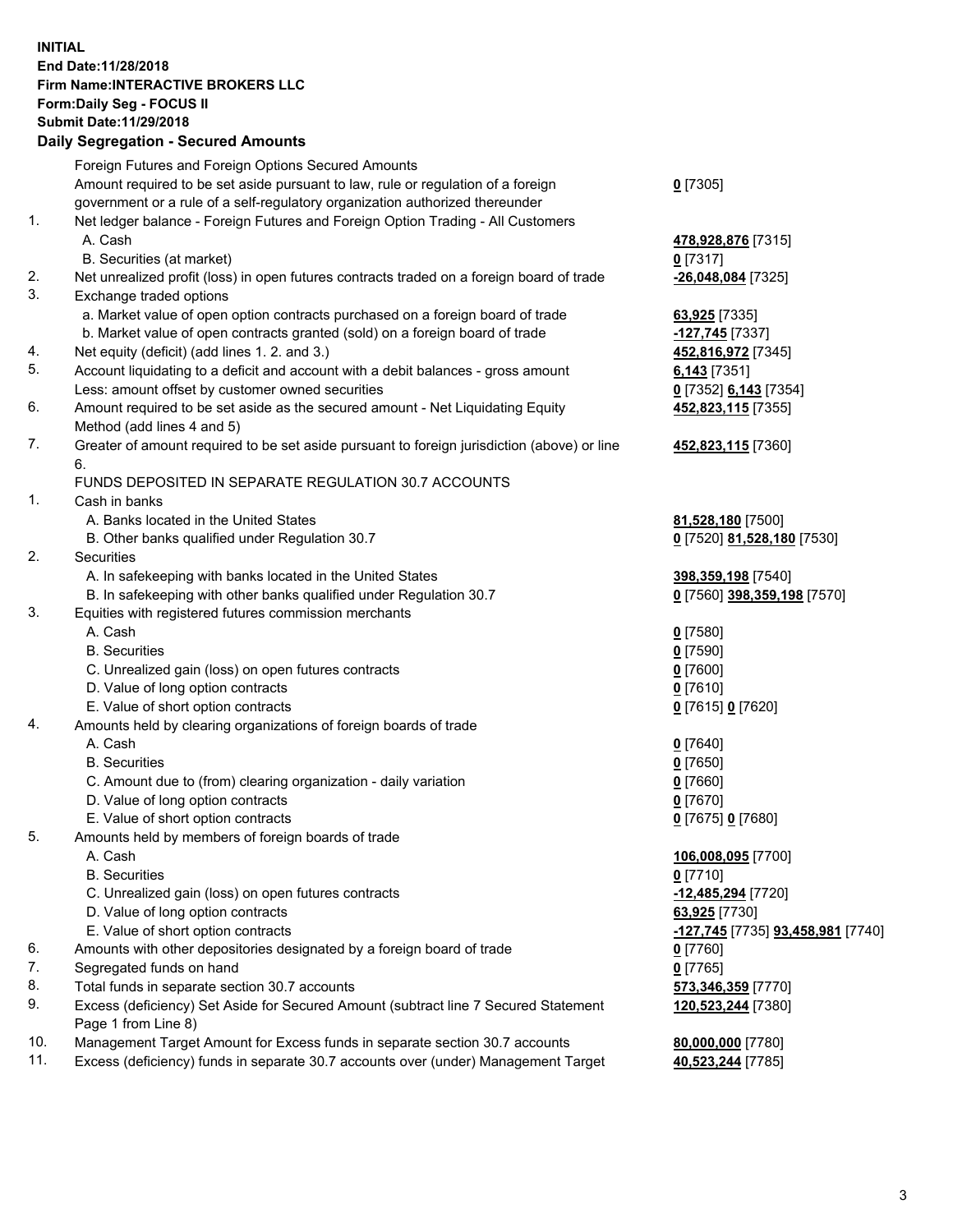**INITIAL End Date:11/28/2018 Firm Name:INTERACTIVE BROKERS LLC Form:Daily Seg - FOCUS II Submit Date:11/29/2018 Daily Segregation - Segregation Statement** SEGREGATION REQUIREMENTS(Section 4d(2) of the CEAct) 1. Net ledger balance A. Cash **4,069,153,463** [7010] B. Securities (at market) **0** [7020] 2. Net unrealized profit (loss) in open futures contracts traded on a contract market **-90,266,814** [7030] 3. Exchange traded options A. Add market value of open option contracts purchased on a contract market **452,755,597** [7032] B. Deduct market value of open option contracts granted (sold) on a contract market **-574,037,383** [7033] 4. Net equity (deficit) (add lines 1, 2 and 3) **3,857,604,863** [7040] 5. Accounts liquidating to a deficit and accounts with debit balances - gross amount **1,870,618** [7045] Less: amount offset by customer securities **0** [7047] **1,870,618** [7050] 6. Amount required to be segregated (add lines 4 and 5) **3,859,475,481** [7060] FUNDS IN SEGREGATED ACCOUNTS 7. Deposited in segregated funds bank accounts A. Cash **472,463,452** [7070] B. Securities representing investments of customers' funds (at market) **2,298,825,325** [7080] C. Securities held for particular customers or option customers in lieu of cash (at market) **0** [7090] 8. Margins on deposit with derivatives clearing organizations of contract markets A. Cash **6,443,980** [7100] B. Securities representing investments of customers' funds (at market) **1,397,754,620** [7110] C. Securities held for particular customers or option customers in lieu of cash (at market) **0** [7120] 9. Net settlement from (to) derivatives clearing organizations of contract markets **3,684,836** [7130] 10. Exchange traded options A. Value of open long option contracts **452,692,822** [7132] B. Value of open short option contracts **-573,978,481** [7133] 11. Net equities with other FCMs A. Net liquidating equity **0** [7140] B. Securities representing investments of customers' funds (at market) **0** [7160] C. Securities held for particular customers or option customers in lieu of cash (at market) **0** [7170] 12. Segregated funds on hand **0** [7150] 13. Total amount in segregation (add lines 7 through 12) **4,057,886,554** [7180] 14. Excess (deficiency) funds in segregation (subtract line 6 from line 13) **198,411,073** [7190] 15. Management Target Amount for Excess funds in segregation **155,000,000** [7194] **43,411,073** [7198]

16. Excess (deficiency) funds in segregation over (under) Management Target Amount Excess